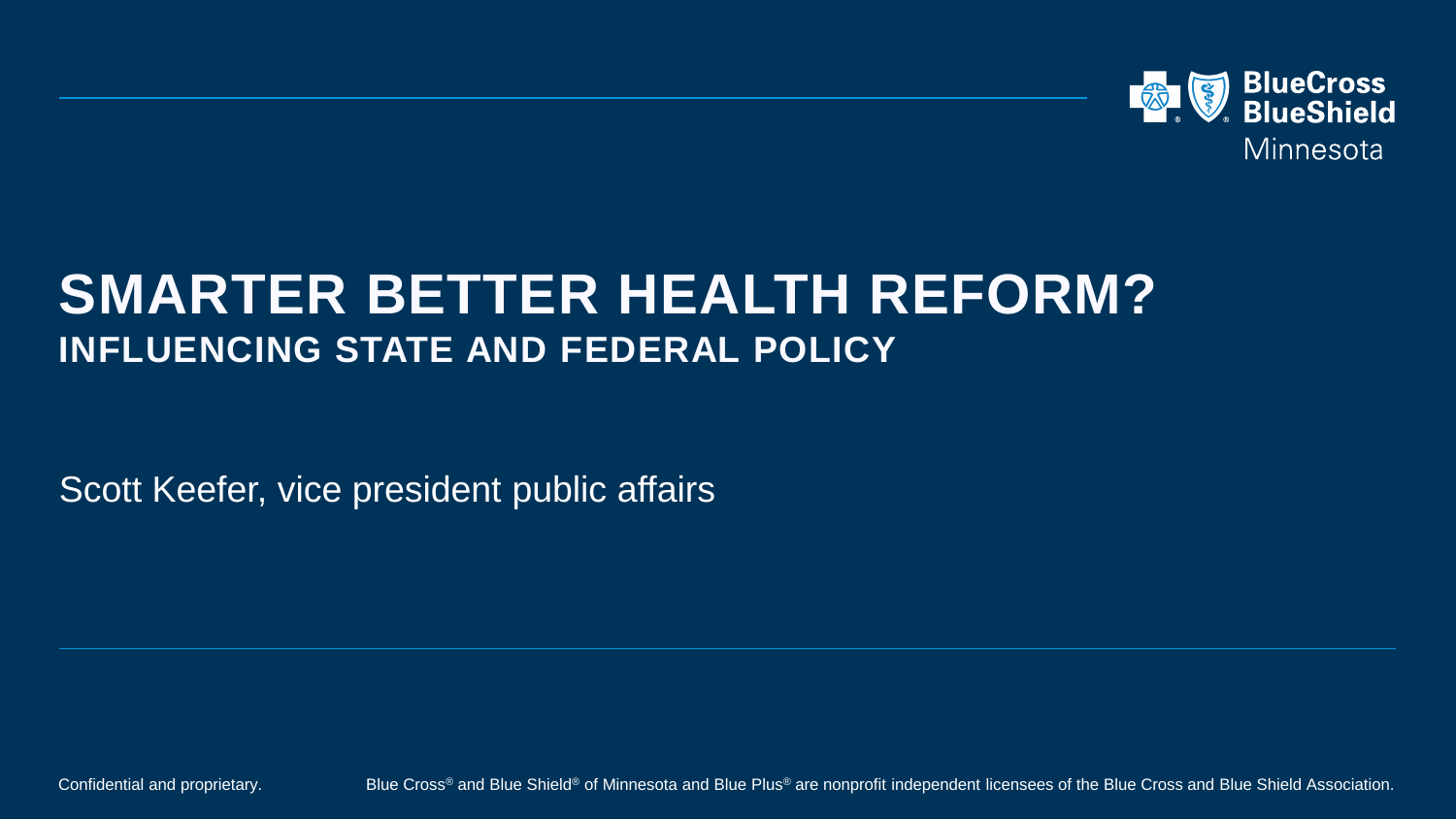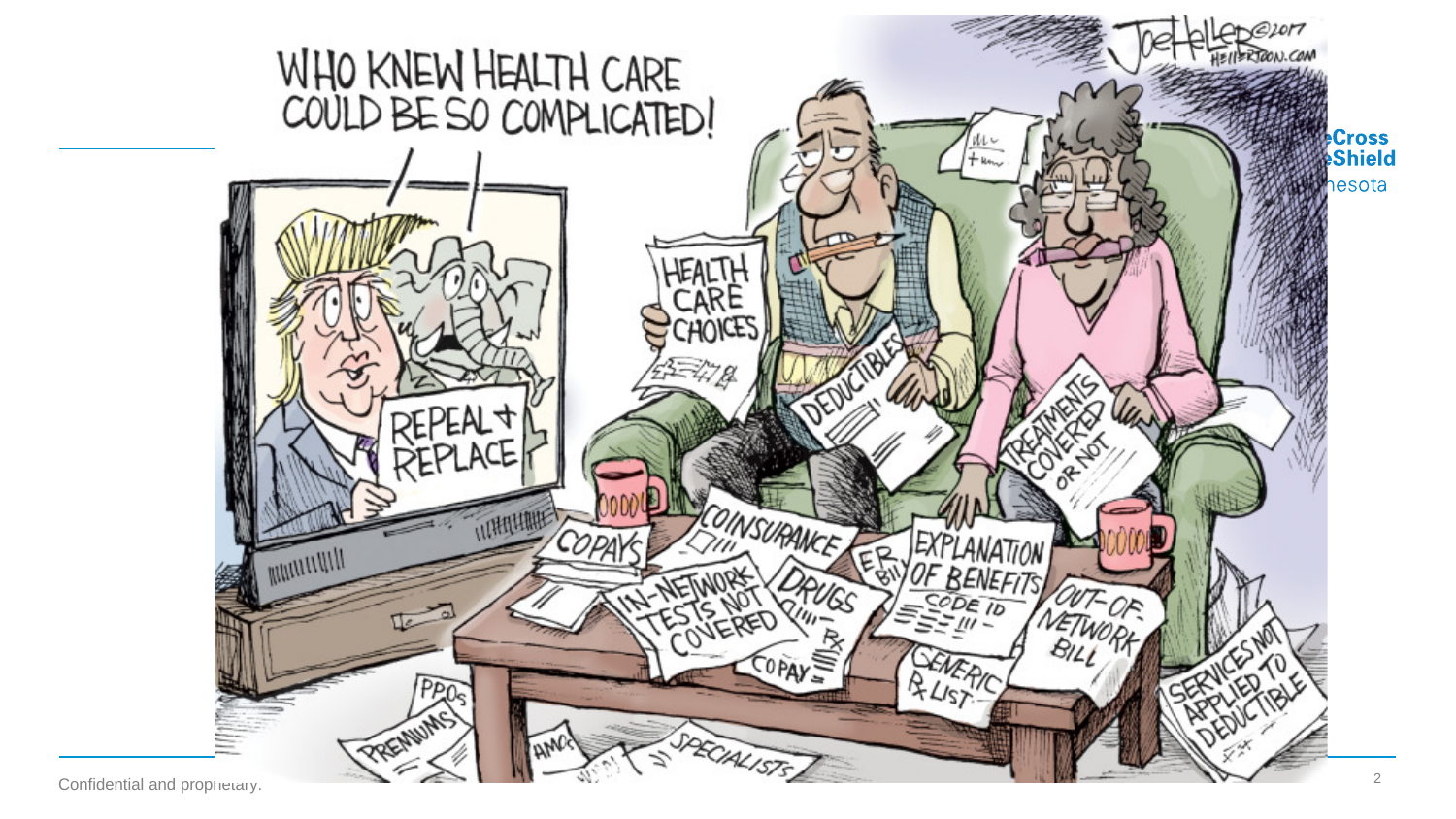

- How are Americans' views of health care changing?
- Where is reform occurring? Congress, the states, Trump administration?
- What is Blue Cross' strategy?
	- Better, smarter health reform...

Confidential and proprietary.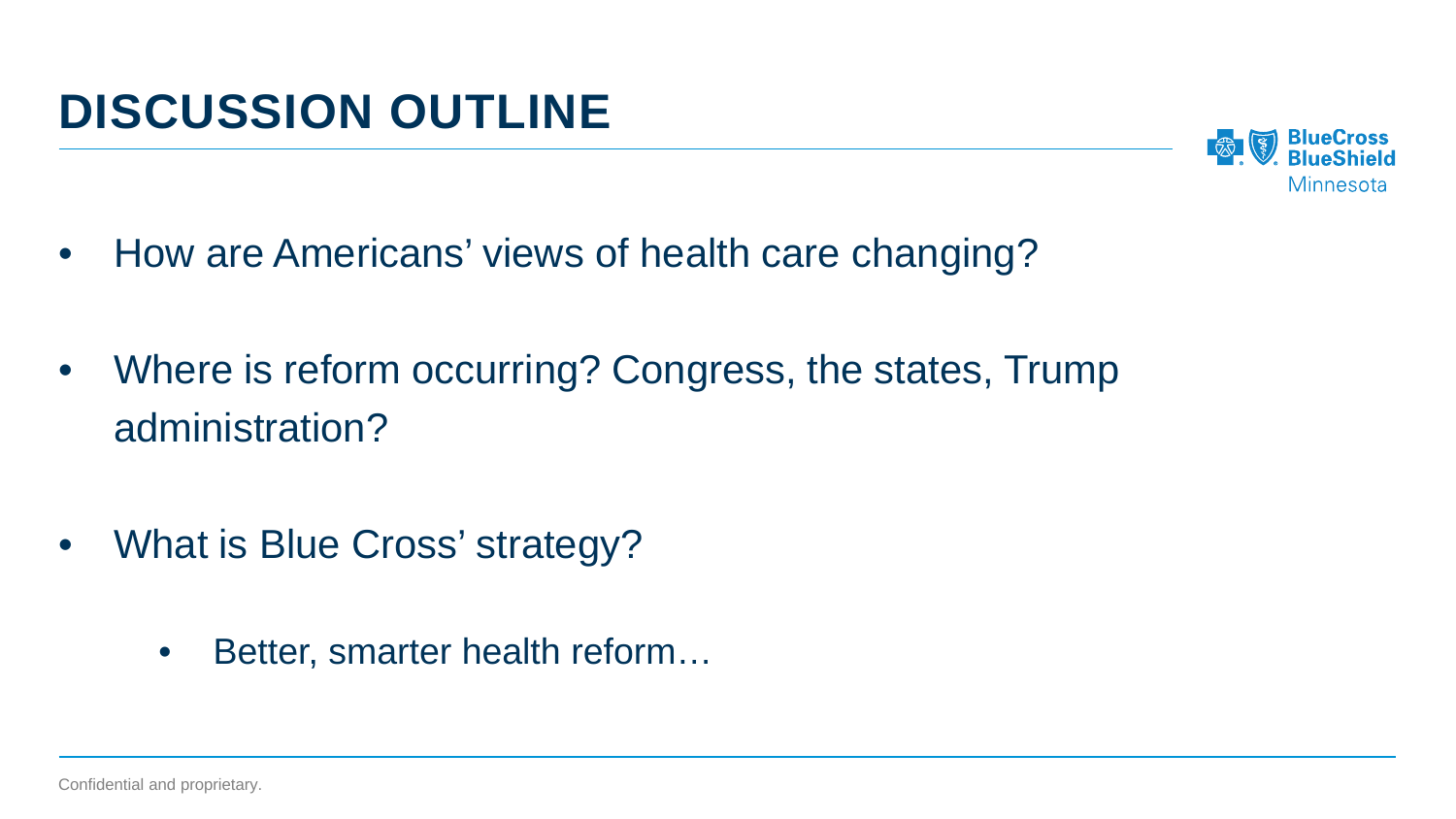

# **PUBLIC OPINION**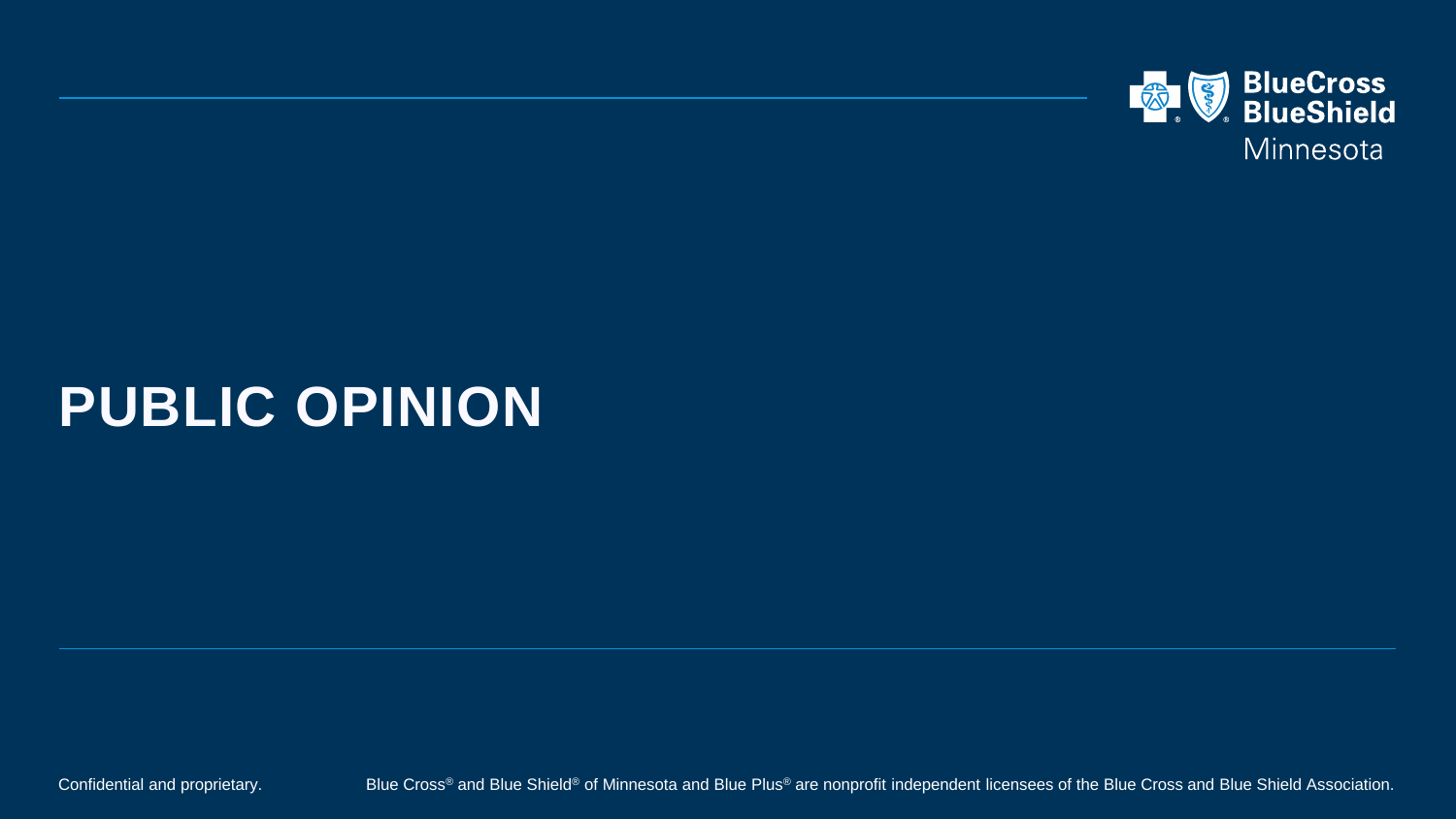## **TRACKING OF ACA FAVORABILITY**





*Public opinion remains divided but has risen consistently since the 2016 election.*

Confidential and proprietary.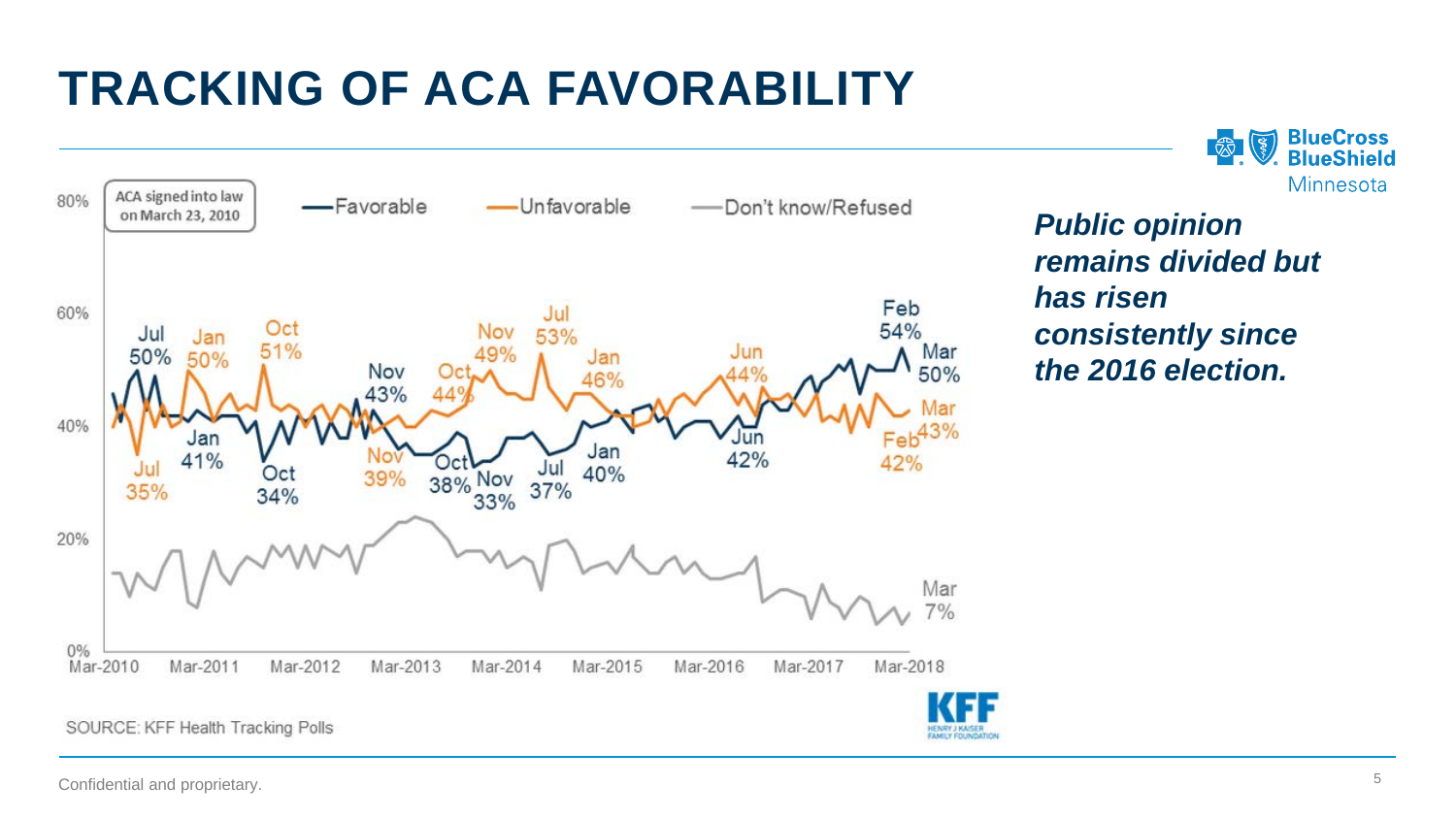## **MEDICARE FOR ALL WITH A SINGLE CAVEAT**



Percent who favor the following proposals:

- A national health plan, or Medicare-for-all, in which all Americans would get their insurance from a single government plan
- A national Medicare-for-all plan open to anyone who wants it but people who currently have other coverage could keep what they have



#### By Political Party ID





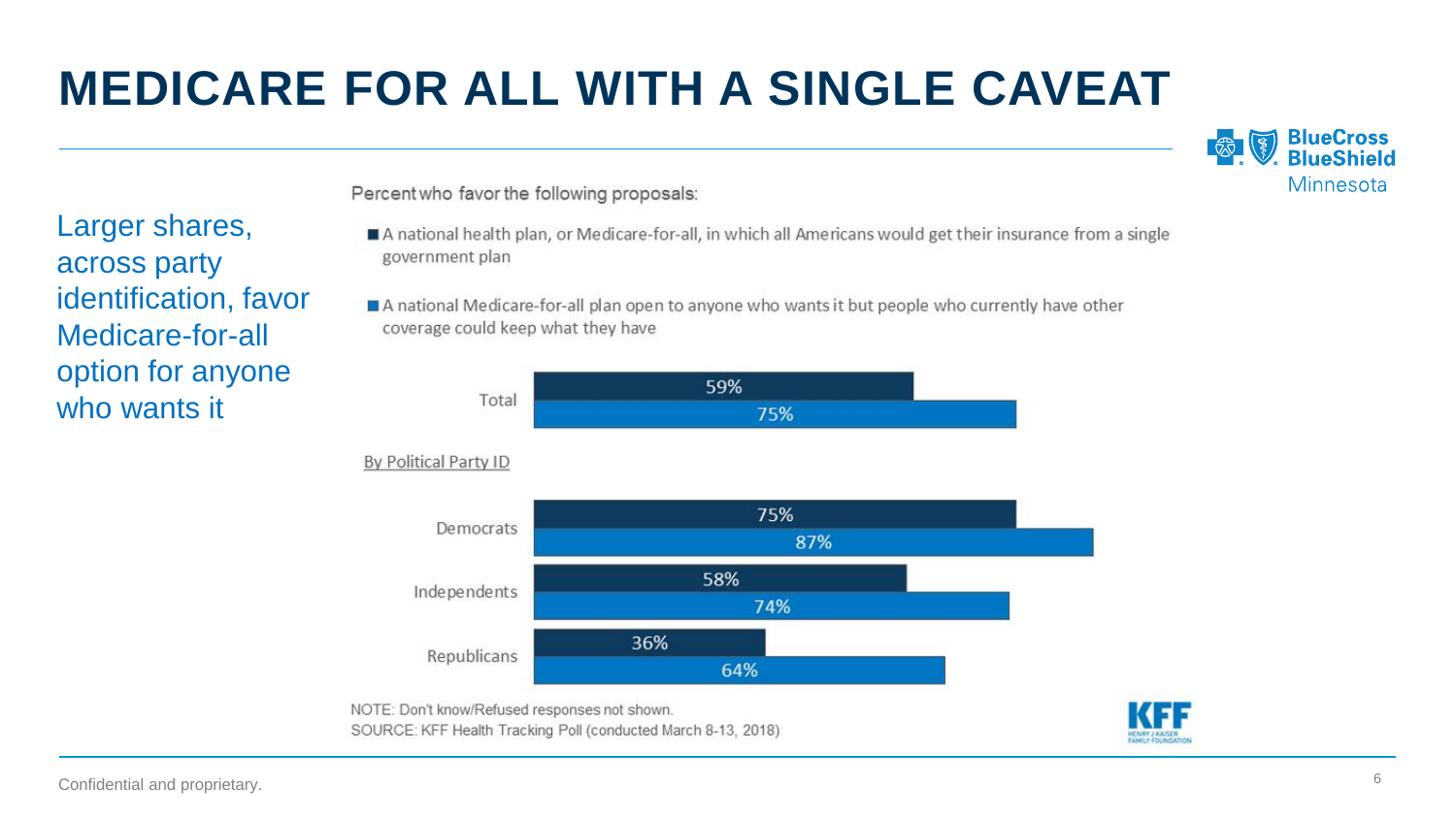

## **THE STATE OF HEALTH CARE IN MN**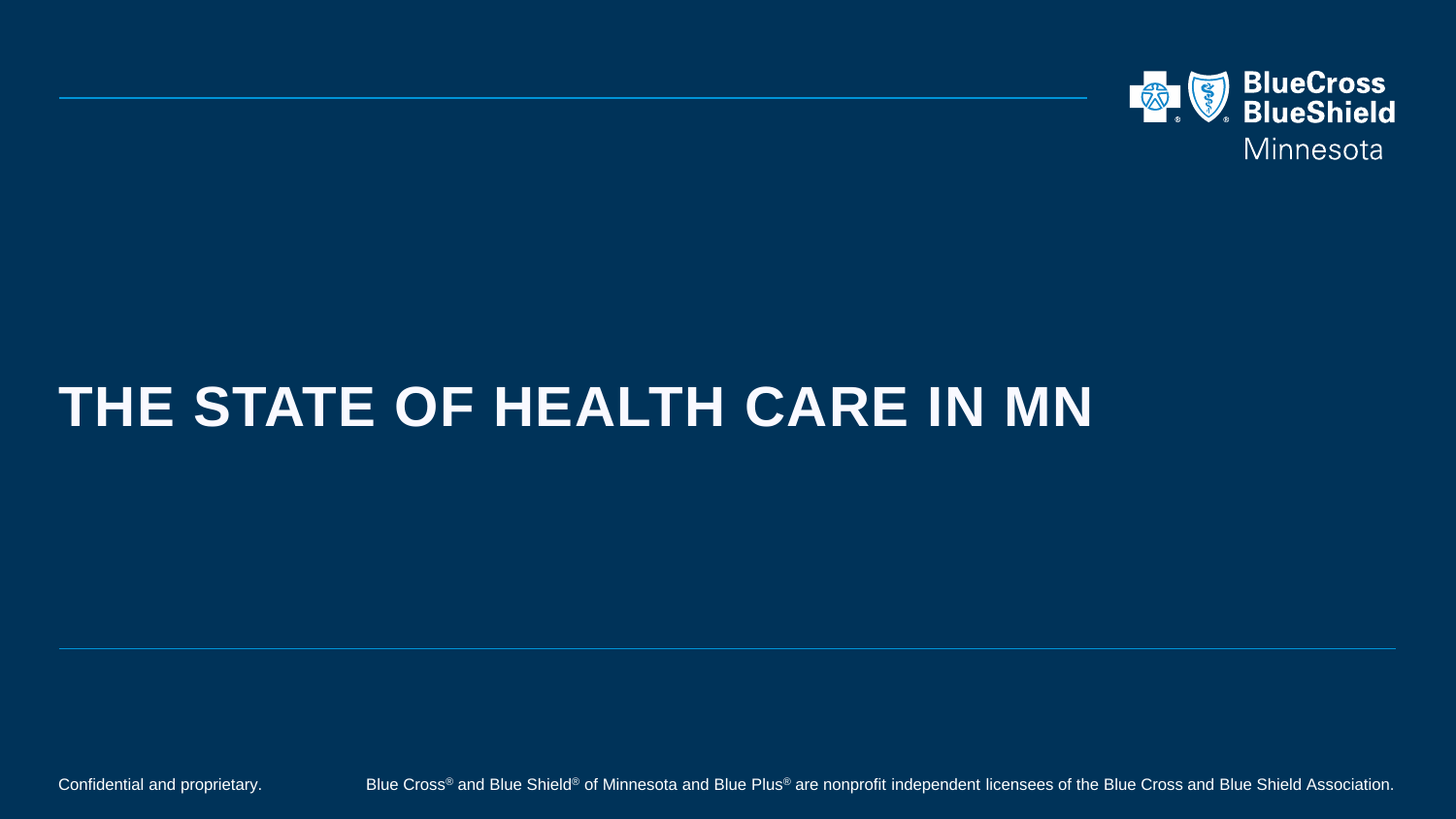## **WHERE MINNESOTANS GET THEIR INSURANCE**



 $\blacksquare$  Employer Non-Group ■ Medicaid Medicare Other Public Uninsured Health Insurance Coverage of the Total Population | The Henry J. Kaiser Family Foundation | <https://www.kff.org/other/state-indicator/total-population>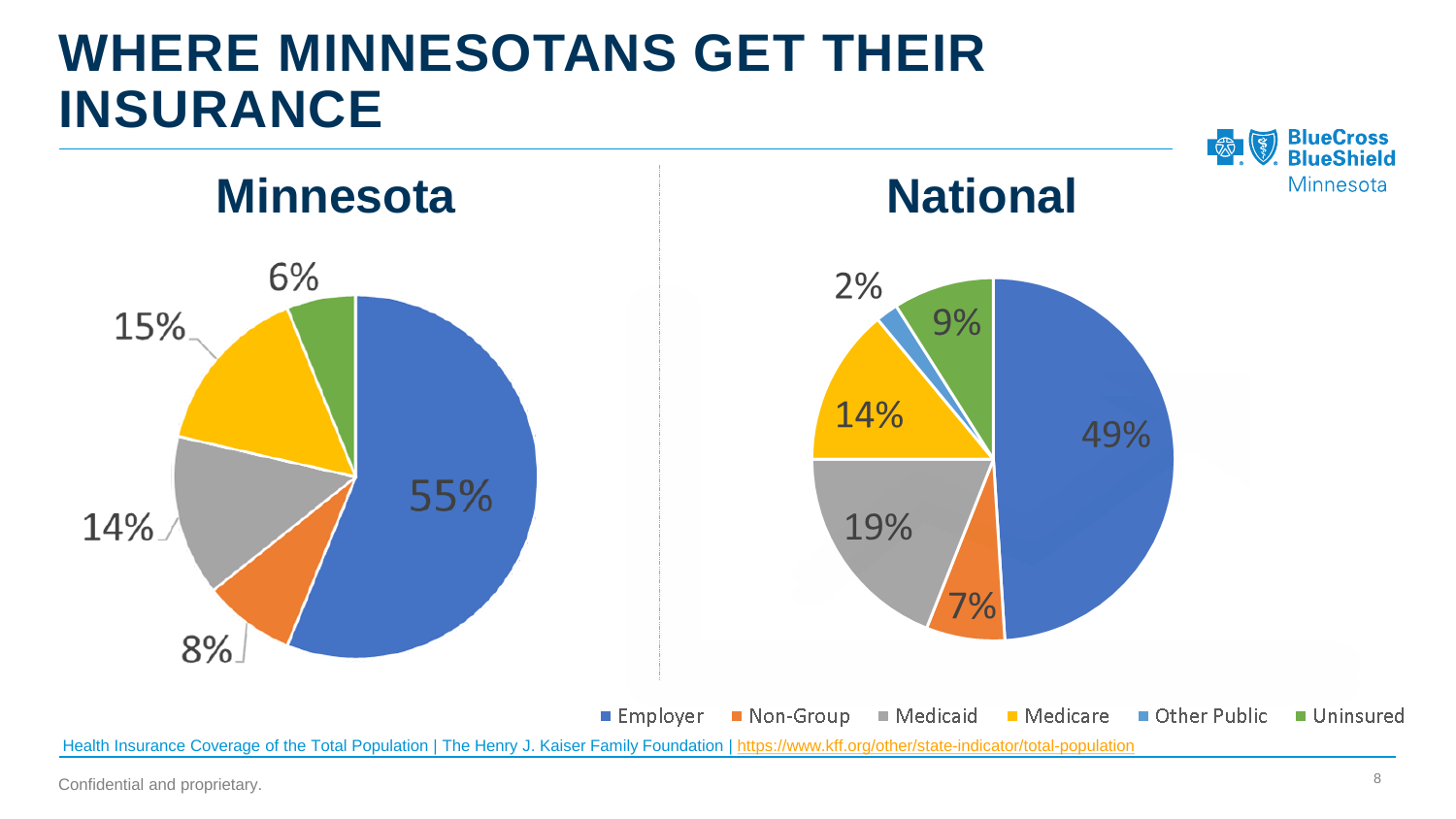# **MINNESOTA MARKET: CURRENT STATE**



- 349,000 uninsured; uninsured rate increased from 4.3% to 6.3%
- Premiums stabilized in 2017, but there is still cause for concern:
	- Shrinking individual market: decline from 309,000 in 2015 to just 166,000
	- Stability is temporary: \$542 million reinsurance program expires in 2019
	- Loss of individual mandate penalty
	- 20 percent increase in medical costs from 2010-14 across all markets.
- A functioning individual market is essential to encourage entrepreneurism and provide stability for those who need insurance not tied to employment.
- Sustainability requires broader reforms but state action alone is very hard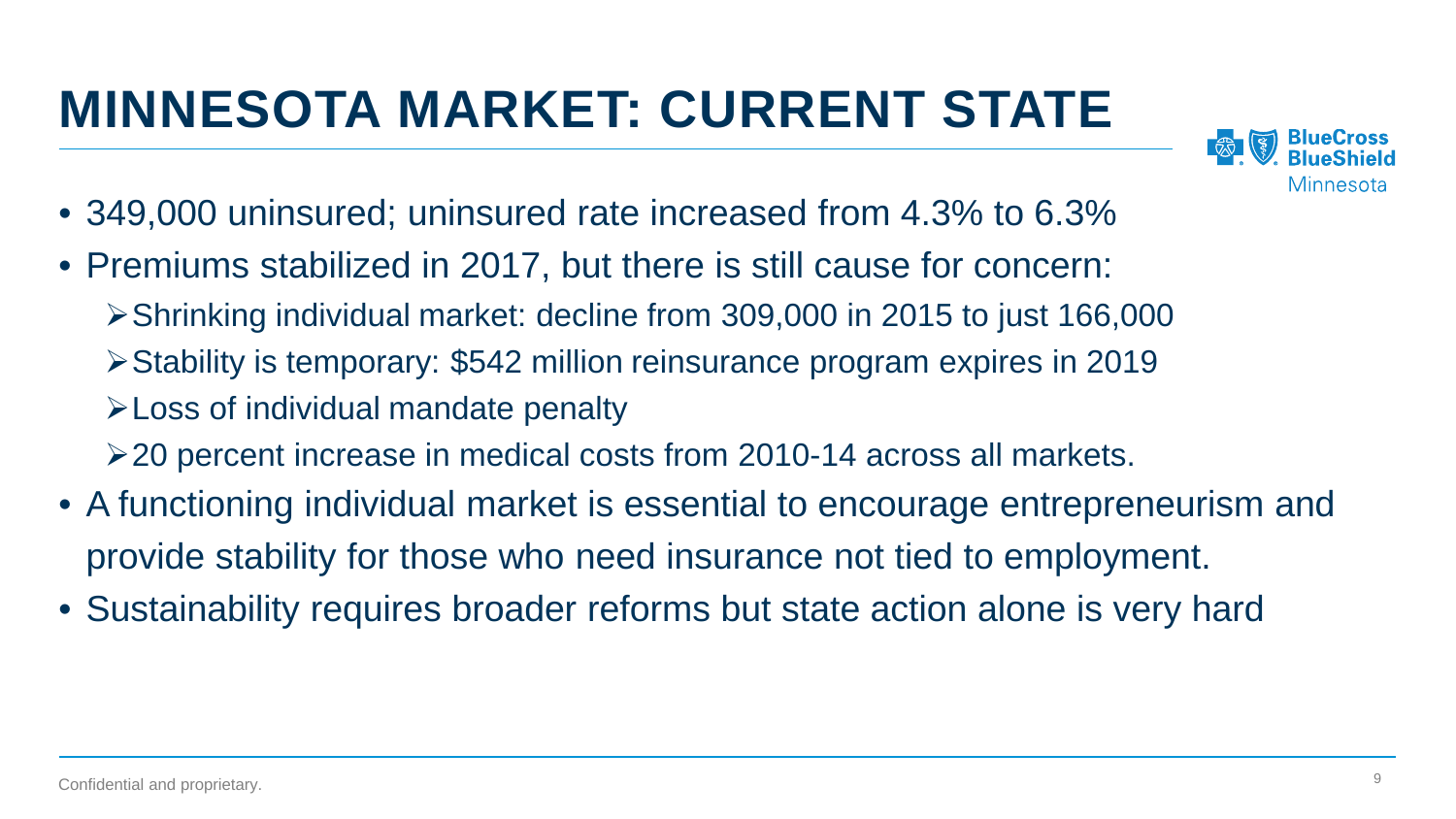# **REFORM'S UNFINISHED BUSINESS**

### **State**

- Address the public program funding squeeze: expected shortfalls for MinnesotaCare due to end of provider tax and less federal funding
- Improve transparency in prescription drug pricing
- Modernize Minnesota data laws
- Address social determinants of health

#### **Federal**

- Fund cost-sharing reduction subsidies to keep premiums affordable
- Oppose efforts to create alternative, parallel markets for health coverage that help some but will increase costs for most
- Rationalize the tax treatment of individual insurance
- Federal framework for cost containment and value

Minnesota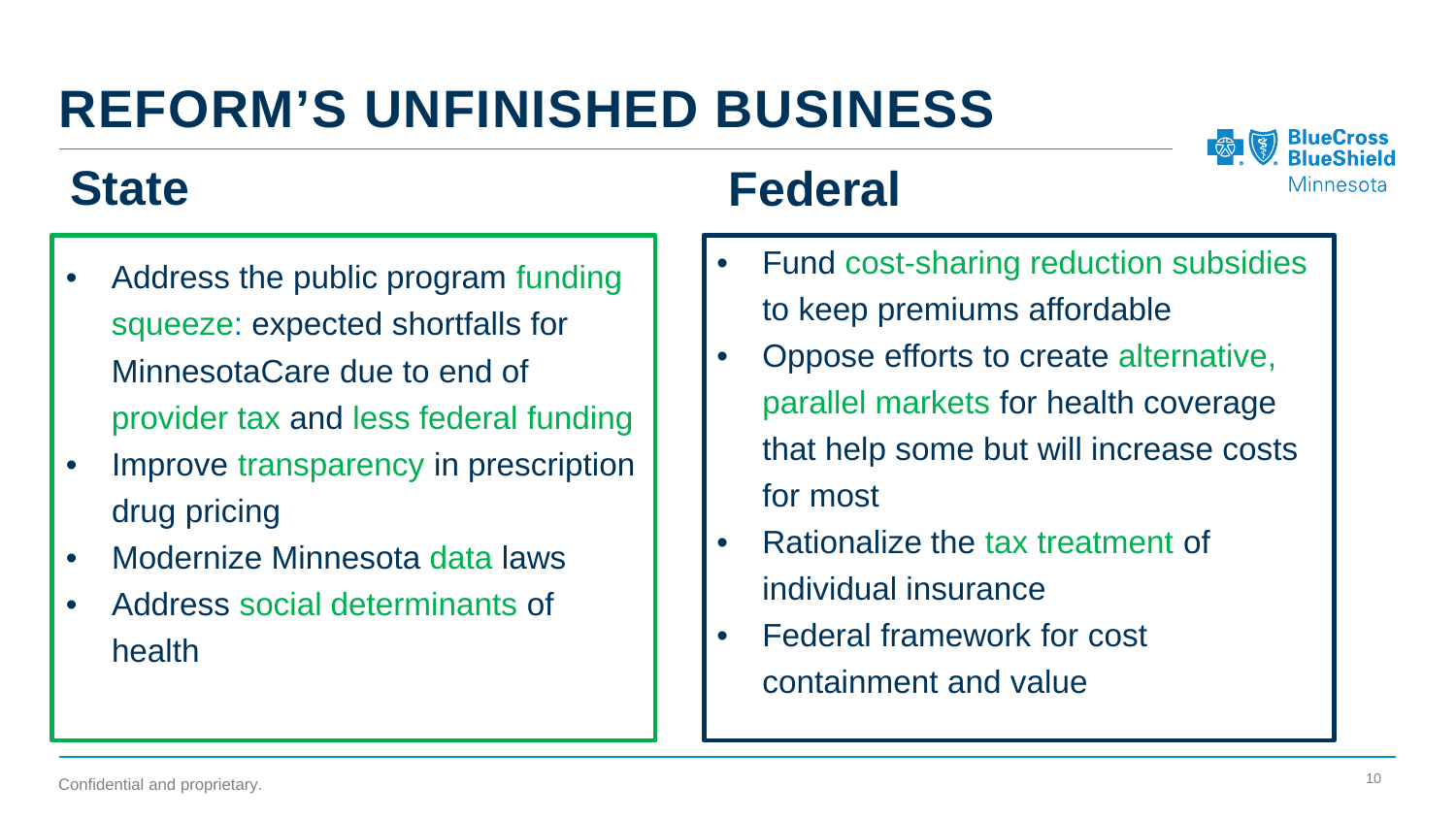

# **A PROACTIVE AGENDA**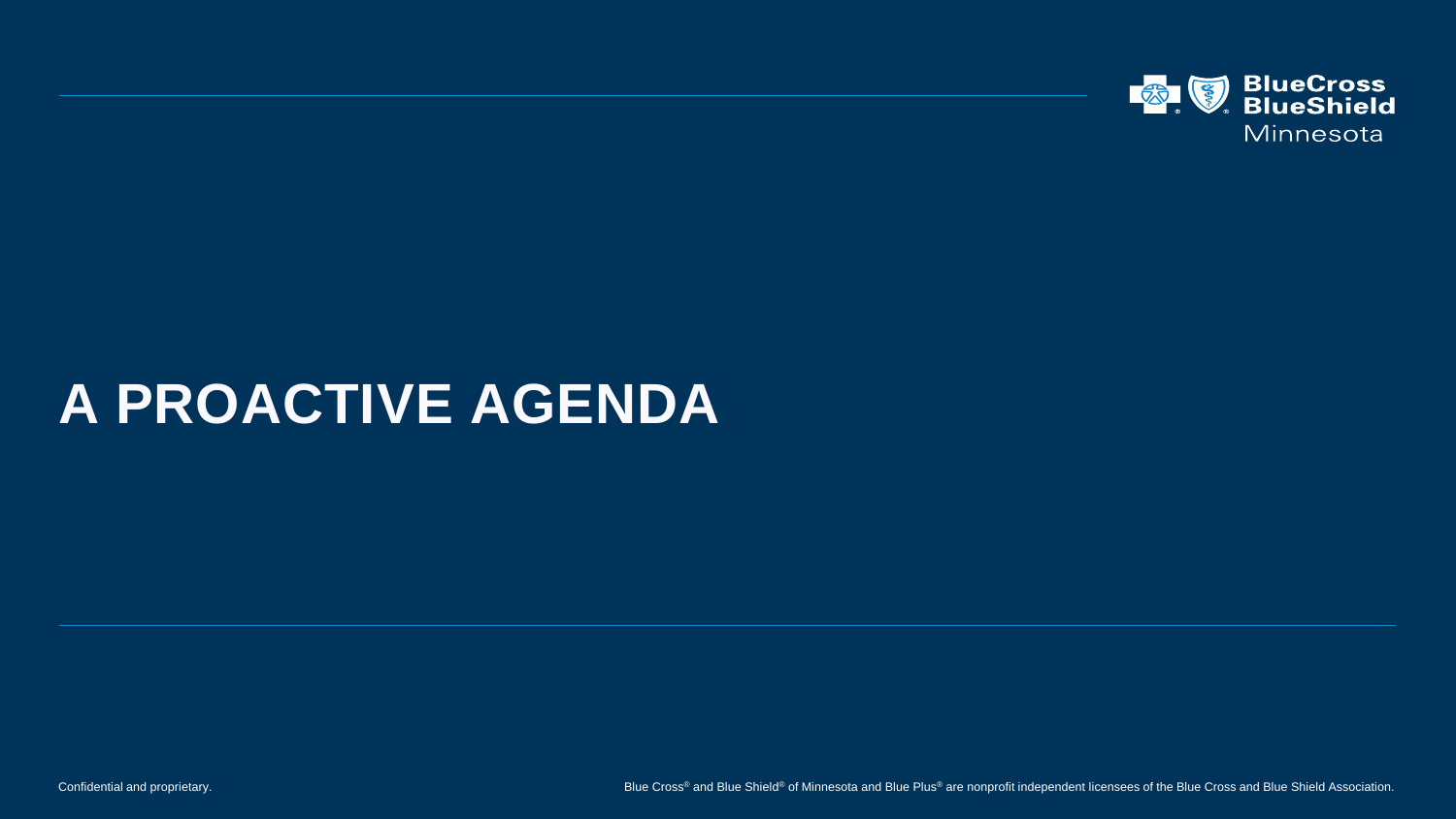#### **SMARTER BETTER HEALTH REFORM**



#### Our 2017-2020 Strategic Plan is guiding us in the right direction:

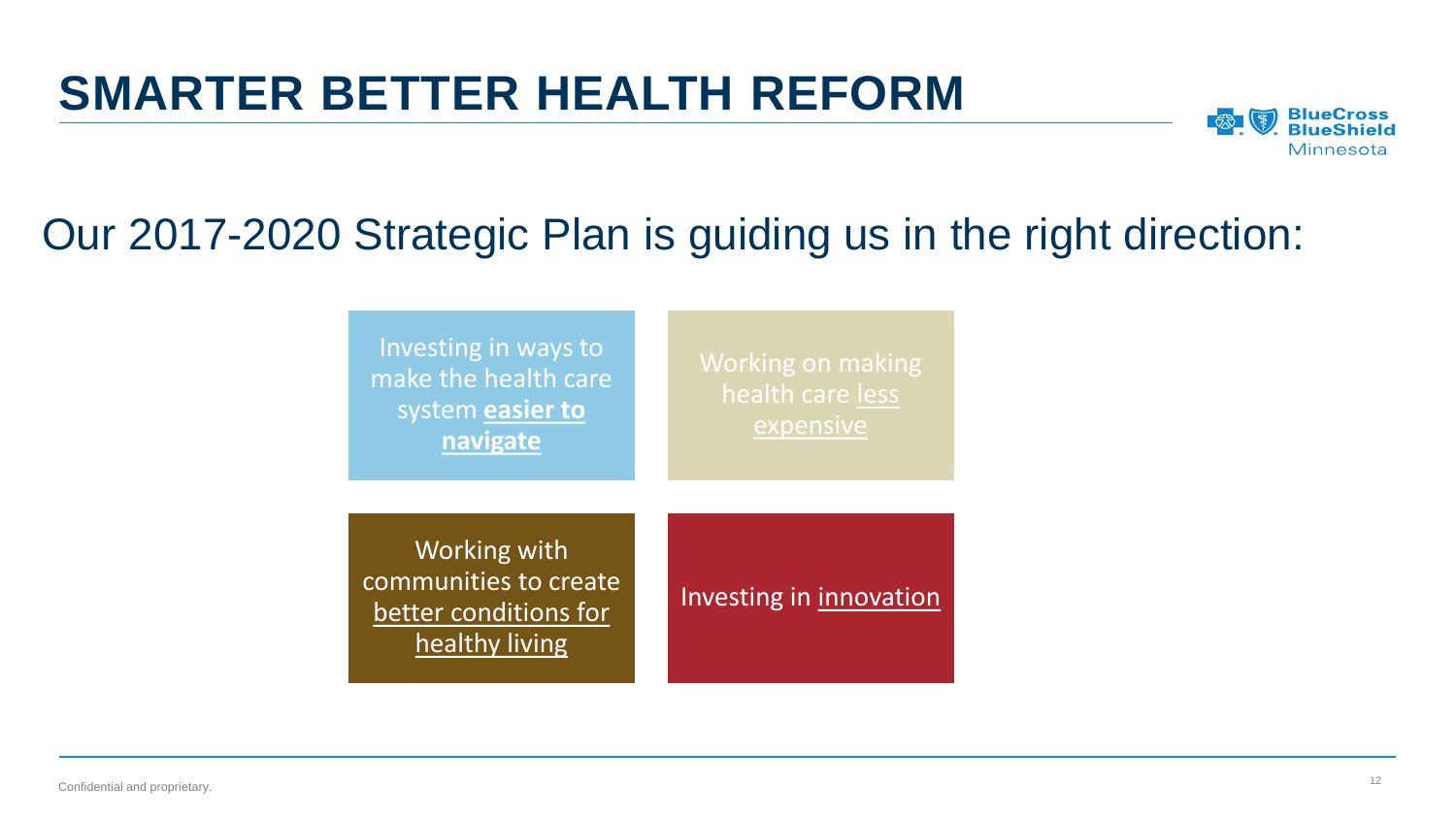## **BETTER SMARTER HEALTH REFORM MEANS:**



- Everyone has access to affordable coverage
- Consumers become more engaged and take greater control
- All stakeholders communicate health information clearly (health literacy)
- Patients are able to make comparisons and understand trade-offs
- Public/Private and cross-sector partnerships prevail over government-only solutions
- Choice?
- Long-term care?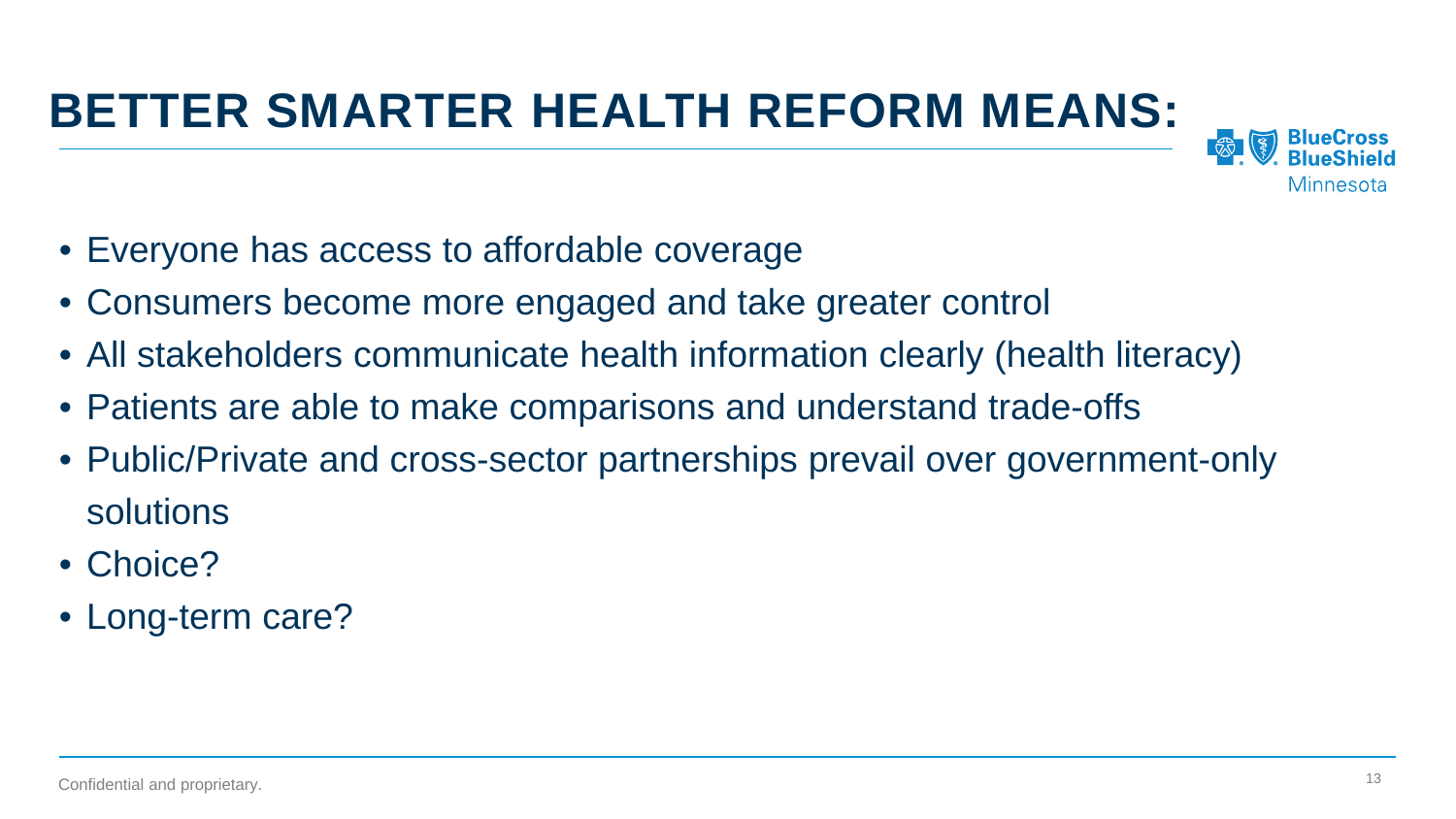### **DELIVERING ON THE PROMISE OF REFORM**



Confidential and proprietary.